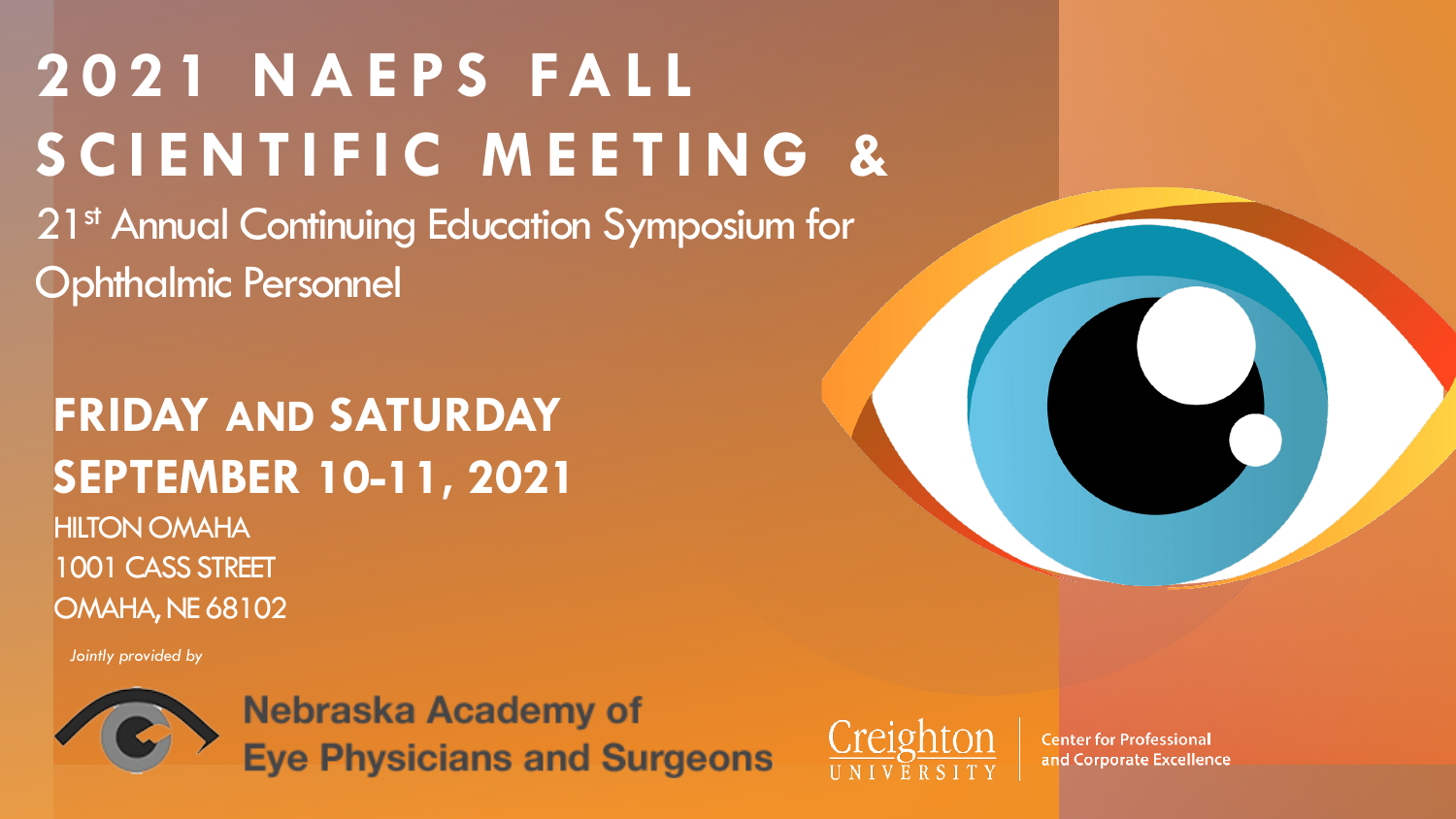# **2021 NAEPS FALL SCIENTIFIC MEETING &**

21<sup>st</sup> Annual Continuing Education Symposium for Ophthalmic Personnel



**FRIDAY & SATURDAY SEPTEMBER 10-11, 2021** HILTON OMAHA 1001 CASS STREET OMAHA, NE 68102

### **Exhibitor Invitation**



The Nebraska Academy of Eye Physicians and Surgeons (NAEPS) would like to invite you to participate in its 2021 NAEPS Fall Scientific Meeting and 21<sup>st</sup> Annual Continuing Education Symposium for Ophthalmic Personnel. The goal of our event is to provide educational activities through a coordinated approach that develops and enhances the knowledge, skills, and performance of physicians in order to positively impact healthcare outcomes. NAEPS is proud to represent over 80 individual physician-members and close to 70% of all Nebraska ophthalmologists.

This year's 2021 NAEPS Fall Scientific Meeting and 21st Annual Continuing Education Symposium for Ophthalmic Personnel will take place on September 10-11, 2021 at the Hilton Omaha, and we expect at least 100 attendees. If you choose to participate, please complete the form below. You can also complete the form on our website at www. nebeye

With your participation, NAEPS can focus on carrying out its mission and help enhance patient care. We are hopeful you will recognize the benefits of participating in our event and thank you for your consideration. I look forward to hearing from you.

Sincerely,

Carmen Chinchilla NAEPS Executive Director [carmencg@nebmed.org](mailto:carmencg@nebmed.org) (402) 474-4472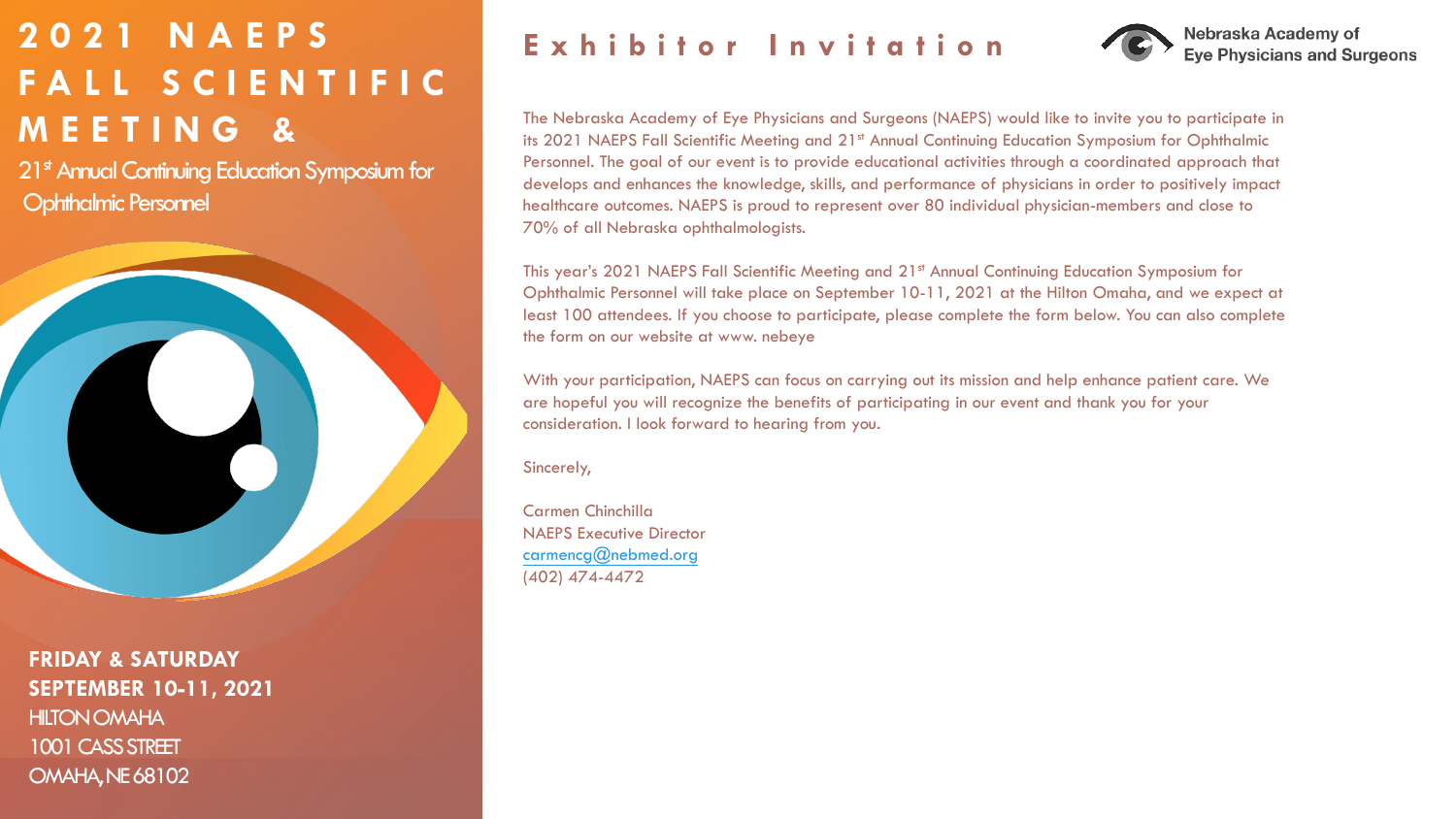# **2021 NAEPS FALL SCIENTIFIC MEETING &**

21<sup>st</sup> Annual Continuing Education Symposium for **Ophthalmic Personnel** 



**FRIDAY & SATURDAY SEPTEMBER 10-11, 2021** HILTON OMAHA 1001 CASS STREET OMAHA, NE 68102

### **Exhibit Agreement**



#### **Gold Level- \$5,000**

Gold Level Recognition in: e-communication, final program, signage, and website (including logo).

- One (1) exhibit table-top
- Up to three (3) representatives to the meeting\*
- Recognized as a Sponsor of NAEPS Networking Reception
- Full-page ad in meeting program (and/or) registration packet handout
- One (1) approved mailer to NAEPS membership or meeting attendees
- Description on website- maximum 150 words

#### **Silver Level- \$2,500**

Silver Level Recognition in: e-communications, final program, signage, and website (including logo).

- One (1) exhibit table-top
- Two (2) representatives to the meeting\*
- Full-page ad in meeting program (and/or) registration packet handout
- Description on website- maximum 125 words

#### **Bronze Level- \$1,800**

Bronze Level Recognition in e-communication, final program, signage, and website (including logo).

- One (1) exhibit table-top
- Two (2) representatives to the meeting\*
- Registration packet handout
- Description on website- maximum 100 words

#### **Exhibitor- \$1,400**

Exhibitor acknowledgement in: e-communications, final program, signage, and website (including logo).

- One (1) exhibit table-top
- Two (2) representatives to the meeting\*
- Listing on NAEPS website with link
- Description on website-maximum 100 words

\*Additional representatives may attend for a \$200 fee. Contact: Carmen Chinchilla, [carmencg@nebmed.org](mailto:carmencg@nebmed.org) or (402) 747-4472